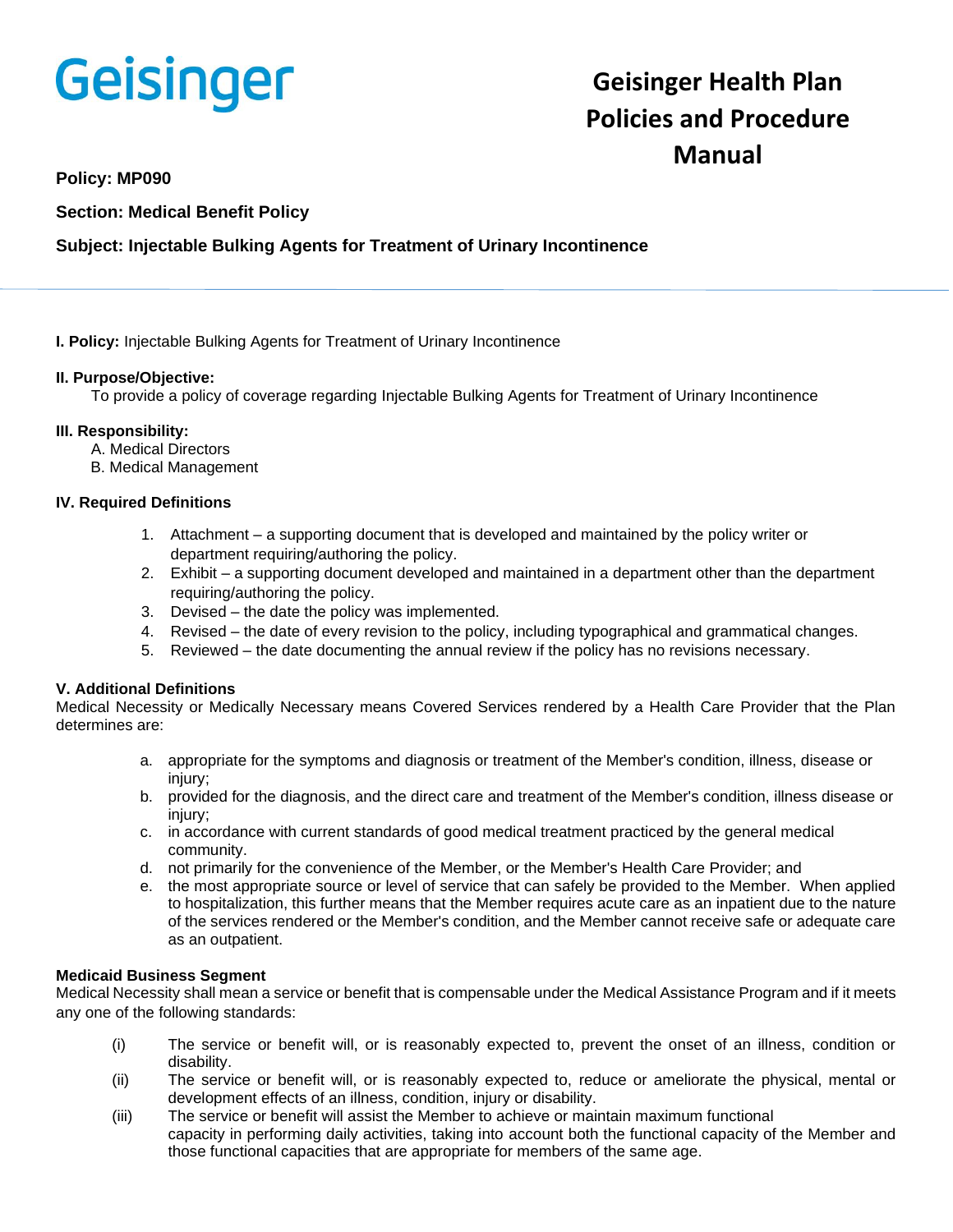#### **DESCRIPTION:**

Periurethral injections of bulking agents such as collagen and synthetic agents (e.g. Durasphere™) are used for the management of patients with urinary incontinence resulting from intrinsic sphincter deficiency.

#### **INDICATIONS:**

The use of injectable bulking agents may be considered medically necessary when documented evidence of urinary incontinence refractory to prior non-invasive treatments (e.g., Kegel exercises and pharmacologic agents). Types of injectable bulking agents that have received FDA approval include but are not limited to the following:

- 1. Collagen implants (e.g., Contigen)
- 2. Carbon-coated beads (e.g., Durasphere)
- 3. Silicone elastomer (e.g., Macroplastique)
- 4. Spherical particles of calcium hydroxylapatite (e.g., Coaptite)

#### **LIMITATIONS:**

A pre-treatment skin test for the bulking agent with no evidence of local bovine hypersensitivity is required prior to collagen implantation.

#### **EXCLUSIONS:**

There is insufficient evidence in the peer-reviewed published medical literature to establish the effectiveness of other agents, as periurethral bulking agents, including but not limited to Teflon®, autologous fat, or autologous ear chondrocytes. The Plan does **NOT** provide coverage of these agents because they are considered **experimental, investigational or unproven.**

**Note: A complete description of the process by which a given technology or service is evaluated and determined to be experimental, investigational or unproven is outlined in MP 15 - Experimental Investigational or Unproven Services or Treatment.**

#### **CODING ASSOCIATED WITH:**

*The following codes are included below for informational purposes and may not be all inclusive. Inclusion of a procedure or device code(s) does not constitute or imply coverage nor does it imply or guarantee provider reimbursement. Coverage is determined by the member specific benefit plan document and any applicable laws regarding coverage of specific services. Please note that per Medicare coverage rules, only specific CPT/HCPCS Codes may be covered for the Medicare Business Segment. Please consult the CMS website at* [www.cms.gov](http://www.cms.gov/) *or the local Medicare Administrative Carrier (MAC) for more information on Medicare coverage and coding requirements.*

51715 Endoscopic injection of implant material into the submucosal tissues of the urethra and/or bladder neck

- L8603 Injectable bulking agent, collagen implant, urinary tract, 2.5 ml syringe
- L8606 Injectable bulking agent, synthetic implant, urinary tract, 1ml syringe
- 95028 Intracutaneous (intradermal) tests with allergenic extracts, delayed type reaction, including reading

#### **ICD10 Codes**:

N39.3

Current Procedural Terminology (CPT®) © American Medical Association: Chicago, IL

#### **LINE OF BUSINESS:**

**Eligibility and contract specific benefits, limitations and/or exclusions will apply. Coverage statements found in the line of business specific benefit document will supersede this policy. For Medicare, applicable LCD's and NCD's will supercede this policy. For PA Medicaid Business segment, this policy applies as written.**

#### **REFERENCES:**

Technology Evaluation Center, TEC Evaluation. "Collagen implantation for the treatment of stress urinary incontinence." June 1994;9 (14):1-12.

Echols KT. Chesson RR. Breaux EF. Shobeiri SA. Persistence of delayed hypersensitivity following transurethral collagen injection for recurrent urinary stress incontinence. *International Urogynecology Journal. 13(1):52-4, 2002.*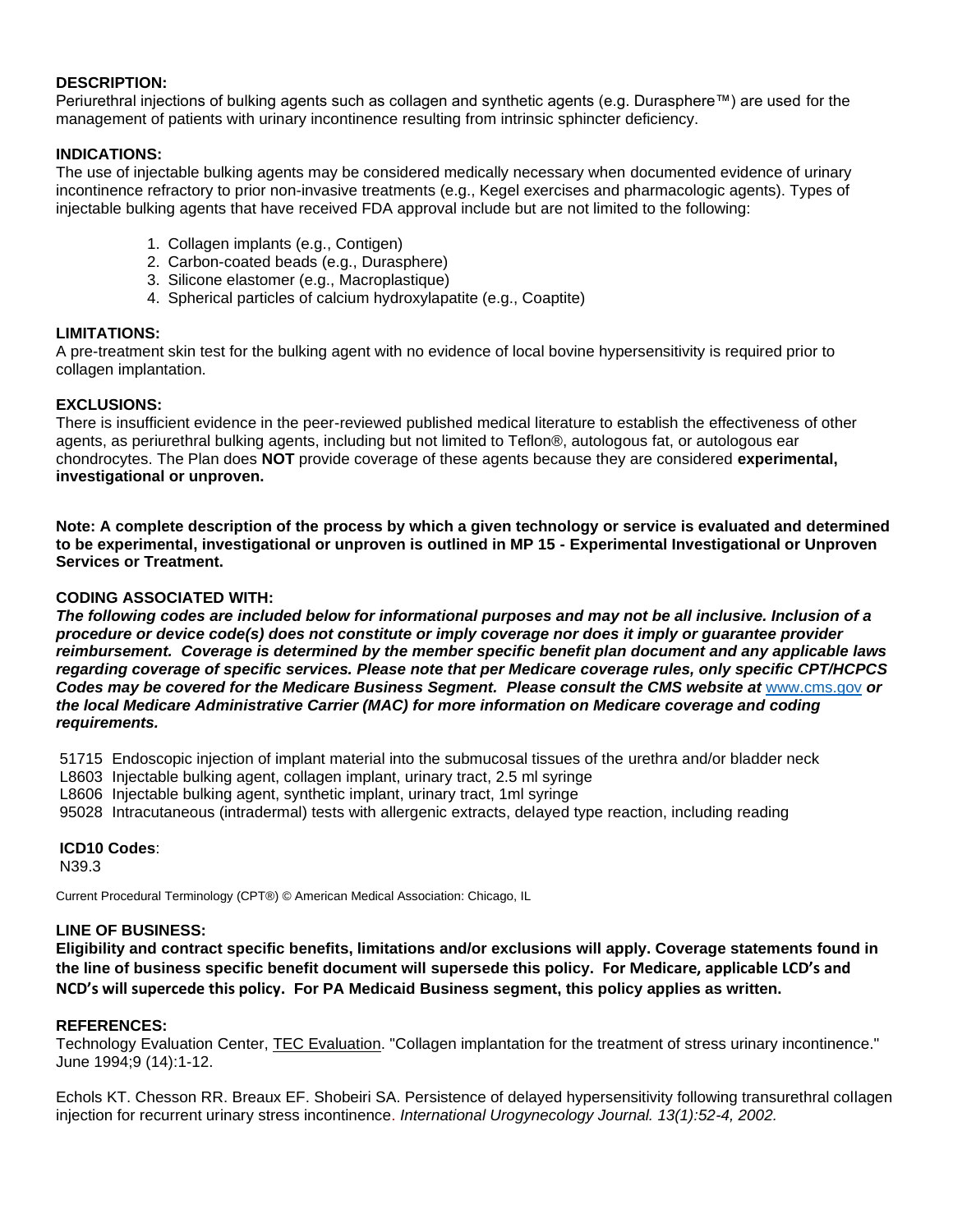Herschorn S. Current status of injectable agents for female stress urinary incontinence. *Canadian Journal of Urology. 8(3):1281-9, 2001 Jun.*

Lightner D. Calvosa C. Andersen R. Klimberg I. Brito CG. Snyder J. Gleason D. Killion D. Macdonald J. Khan AU. Diokno A. Sirls LT. Saltzstein D. A new injectable bulking agent for treatment of stress urinary incontinence: results of a multicenter, randomized, controlled, double-blind study of Durasphere. *Urology. 58(1):12-5, 2001 Jul.*

Dmochowski RR. Appell RA. Injectable agents in the treatment of stress urinary incontinence in women: where are we now? *Urology. 56(6 Suppl 1):32-40, 2000 Dec 4.*

Winters JC. Chiverton A. Scarpero HM. Prats LJ Jr. Collagen injection therapy in elderly women: long-term results and patient satisfaction. *Urology. 55(6):856-61, 2000 Jun*

ECRI Hotline Response: Injectable Urethral Bulking Agents for the Treatment of Urinary Stress Incontinence. 6/4/02

[Lee PE,](http://www.ncbi.nlm.nih.gov/entrez/query.fcgi?db=pubmed&cmd=Search&itool=pubmed_Abstract&term=%22Lee+PE%22%5BAuthor%5D) [Kung RC,](http://www.ncbi.nlm.nih.gov/entrez/query.fcgi?db=pubmed&cmd=Search&itool=pubmed_Abstract&term=%22Kung+RC%22%5BAuthor%5D) [Drutz HP.](http://www.ncbi.nlm.nih.gov/entrez/query.fcgi?db=pubmed&cmd=Search&itool=pubmed_Abstract&term=%22Drutz+HP%22%5BAuthor%5D) Periurethral autologous fat injection as treatment for female stress urinary incontinence: a randomized double-blind controlled trial. J Urol. 2001 Jan;165(1):153-8.

[Haab F,](http://www.ncbi.nlm.nih.gov/entrez/query.fcgi?db=pubmed&cmd=Search&itool=pubmed_Abstract&term=%22Haab+F%22%5BAuthor%5D) [Zimmern PE,](http://www.ncbi.nlm.nih.gov/entrez/query.fcgi?db=pubmed&cmd=Search&itool=pubmed_Abstract&term=%22Zimmern+PE%22%5BAuthor%5D) [Leach GE.](http://www.ncbi.nlm.nih.gov/entrez/query.fcgi?db=pubmed&cmd=Search&itool=pubmed_Abstract&term=%22Leach+GE%22%5BAuthor%5D) Urinary stress incontinence due to intrinsic sphincteric deficiency: experience with fat and collagen periurethral injections. J Urol. 1997 Apr;157(4):1283-6.

[Kuznetsov DD,](http://www.ncbi.nlm.nih.gov/entrez/query.fcgi?db=pubmed&cmd=Search&itool=pubmed_Abstract&term=%22Kuznetsov+DD%22%5BAuthor%5D) [Kim HL,](http://www.ncbi.nlm.nih.gov/entrez/query.fcgi?db=pubmed&cmd=Search&itool=pubmed_Abstract&term=%22Kim+HL%22%5BAuthor%5D) [Patel RV,](http://www.ncbi.nlm.nih.gov/entrez/query.fcgi?db=pubmed&cmd=Search&itool=pubmed_Abstract&term=%22Patel+RV%22%5BAuthor%5D) [Steinberg GD,](http://www.ncbi.nlm.nih.gov/entrez/query.fcgi?db=pubmed&cmd=Search&itool=pubmed_Abstract&term=%22Steinberg+GD%22%5BAuthor%5D) [Bales GT.](http://www.ncbi.nlm.nih.gov/entrez/query.fcgi?db=pubmed&cmd=Search&itool=pubmed_Abstract&term=%22Bales+GT%22%5BAuthor%5D) Comparison of artificial urinary sphincter and collagen for the treatment of postprostatectomy incontinence. Urology. 2000 Oct 1;56(4):600-3.

[Mayer R,](http://www.ncbi.nlm.nih.gov/entrez/query.fcgi?db=pubmed&cmd=Search&itool=pubmed_Abstract&term=%22Mayer+R%22%5BAuthor%5D) [Lightfoot M,](http://www.ncbi.nlm.nih.gov/entrez/query.fcgi?db=pubmed&cmd=Search&itool=pubmed_Abstract&term=%22Lightfoot+M%22%5BAuthor%5D) [Jung I.](http://www.ncbi.nlm.nih.gov/entrez/query.fcgi?db=pubmed&cmd=Search&itool=pubmed_Abstract&term=%22Jung+I%22%5BAuthor%5D) Preliminary evaluation of calcium hydroxylapatite as a transurethral bulking agent for stress urinary incontinence. Urology. 2001 Mar;57(3):434-8.

[Koelbl H,](http://www.ncbi.nlm.nih.gov/entrez/query.fcgi?db=pubmed&cmd=Search&itool=pubmed_Abstract&term=%22Koelbl+H%22%5BAuthor%5D) [Saz V,](http://www.ncbi.nlm.nih.gov/entrez/query.fcgi?db=pubmed&cmd=Search&itool=pubmed_Abstract&term=%22Saz+V%22%5BAuthor%5D) [Doerfler D,](http://www.ncbi.nlm.nih.gov/entrez/query.fcgi?db=pubmed&cmd=Search&itool=pubmed_Abstract&term=%22Doerfler+D%22%5BAuthor%5D) [Haeusler G,](http://www.ncbi.nlm.nih.gov/entrez/query.fcgi?db=pubmed&cmd=Search&itool=pubmed_Abstract&term=%22Haeusler+G%22%5BAuthor%5D) [Sam C,](http://www.ncbi.nlm.nih.gov/entrez/query.fcgi?db=pubmed&cmd=Search&itool=pubmed_Abstract&term=%22Sam+C%22%5BAuthor%5D) [Hanzal E.](http://www.ncbi.nlm.nih.gov/entrez/query.fcgi?db=pubmed&cmd=Search&itool=pubmed_Abstract&term=%22Hanzal+E%22%5BAuthor%5D) Transurethral injection of silicone microimplants for intrinsic urethral sphincter deficiency. Obstet Gynecol. 1998 Sep;92(3):332-6.

[Zullo MA,](http://www.ncbi.nlm.nih.gov/entrez/query.fcgi?db=pubmed&cmd=Search&itool=pubmed_Abstract&term=%22Zullo+MA%22%5BAuthor%5D) [Plotti F,](http://www.ncbi.nlm.nih.gov/entrez/query.fcgi?db=pubmed&cmd=Search&itool=pubmed_Abstract&term=%22Plotti+F%22%5BAuthor%5D) [Bellati F,](http://www.ncbi.nlm.nih.gov/entrez/query.fcgi?db=pubmed&cmd=Search&itool=pubmed_Abstract&term=%22Bellati+F%22%5BAuthor%5D) [Muzii L,](http://www.ncbi.nlm.nih.gov/entrez/query.fcgi?db=pubmed&cmd=Search&itool=pubmed_Abstract&term=%22Muzii+L%22%5BAuthor%5D) [Angioli R,](http://www.ncbi.nlm.nih.gov/entrez/query.fcgi?db=pubmed&cmd=Search&itool=pubmed_Abstract&term=%22Angioli+R%22%5BAuthor%5D) [Panici PB.](http://www.ncbi.nlm.nih.gov/entrez/query.fcgi?db=pubmed&cmd=Search&itool=pubmed_Abstract&term=%22Panici+PB%22%5BAuthor%5D) Transurethral polydimethylsiloxane implantation: a valid option for the treatment of stress urinary incontinence due to intrinsic sphincter deficiency without urethral hypermobility. J Urol. 2005 Mar;173(3):898-902.

[Corcos J,](http://www.ncbi.nlm.nih.gov/entrez/query.fcgi?db=pubmed&cmd=Search&itool=pubmed_Abstract&term=%22Corcos+J%22%5BAuthor%5D) [Collet JP,](http://www.ncbi.nlm.nih.gov/entrez/query.fcgi?db=pubmed&cmd=Search&itool=pubmed_Abstract&term=%22Collet+JP%22%5BAuthor%5D) [Shapiro S,](http://www.ncbi.nlm.nih.gov/entrez/query.fcgi?db=pubmed&cmd=Search&itool=pubmed_Abstract&term=%22Shapiro+S%22%5BAuthor%5D) [Herschorn S,](http://www.ncbi.nlm.nih.gov/entrez/query.fcgi?db=pubmed&cmd=Search&itool=pubmed_Abstract&term=%22Herschorn+S%22%5BAuthor%5D) [Radomski SB,](http://www.ncbi.nlm.nih.gov/entrez/query.fcgi?db=pubmed&cmd=Search&itool=pubmed_Abstract&term=%22Radomski+SB%22%5BAuthor%5D) [Schick E,](http://www.ncbi.nlm.nih.gov/entrez/query.fcgi?db=pubmed&cmd=Search&itool=pubmed_Abstract&term=%22Schick+E%22%5BAuthor%5D) [Gajewski JB,](http://www.ncbi.nlm.nih.gov/entrez/query.fcgi?db=pubmed&cmd=Search&itool=pubmed_Abstract&term=%22Gajewski+JB%22%5BAuthor%5D) [Benedetti A,](http://www.ncbi.nlm.nih.gov/entrez/query.fcgi?db=pubmed&cmd=Search&itool=pubmed_Abstract&term=%22Benedetti+A%22%5BAuthor%5D) [MacRamallah E,](http://www.ncbi.nlm.nih.gov/entrez/query.fcgi?db=pubmed&cmd=Search&itool=pubmed_Abstract&term=%22MacRamallah+E%22%5BAuthor%5D) [Hyams](http://www.ncbi.nlm.nih.gov/entrez/query.fcgi?db=pubmed&cmd=Search&itool=pubmed_Abstract&term=%22Hyams+B%22%5BAuthor%5D)  [B.](http://www.ncbi.nlm.nih.gov/entrez/query.fcgi?db=pubmed&cmd=Search&itool=pubmed_Abstract&term=%22Hyams+B%22%5BAuthor%5D) Multicenter randomized clinical trial comparing surgery and collagen injections for treatment of female stress urinary incontinence. Urology. 2005 May;65(5):898-904.

Siddiqui ZA, Abboudi H, Crawford R, Shah S. Intraurethral bulking agents for the management of female stress urinary incontinence: a systematic review. Int Urogynecol J. 2017 Sep;28(9):1275-1284

Kocjanci, E., Mourad, S., & Acar, Ö. Complications of urethral bulking therapy for female stress urinary incontinence. Neurourology and Urodynamics, 2019;38 (Suppl 4), S12-S20

Toia, B., Gresty, H., Pakzad, M., Hamid, R., Ockrim, J., & Greenwell, T. Bulking for stress urinary incontinence in men: A systematic review. Neurourology and Urodynamics, 2020;38 (7):1804-1811.

This policy will be revised as necessary and reviewed no less than annually.

**Devised:** 11/93 "Contigen Implant"

**Revised:** 6/96, 2/98, 12/02 revised as "Bulking Agents for Treatment of Urinary Incontinence"; 1/04 Coding, definition; 2/06; 2/07; 2/09 (key words); 2/20 (add product names)

**Reviewed:** 2/05, 2/08, 2/10, 2/11, 2/12, 2/13, 2/14, 2/15, 2/16, 2/17, 2/18, 2/19, 2/21, 2/22

Geisinger Health Plan may refer collectively to health care coverage sponsors Geisinger Health Plan, Geisinger Quality Options, Inc., and Geisinger Indemnity Insurance Company, unless otherwise noted. Geisinger Health Plan is part of Geisinger, an integrated health care delivery and coverage organization.